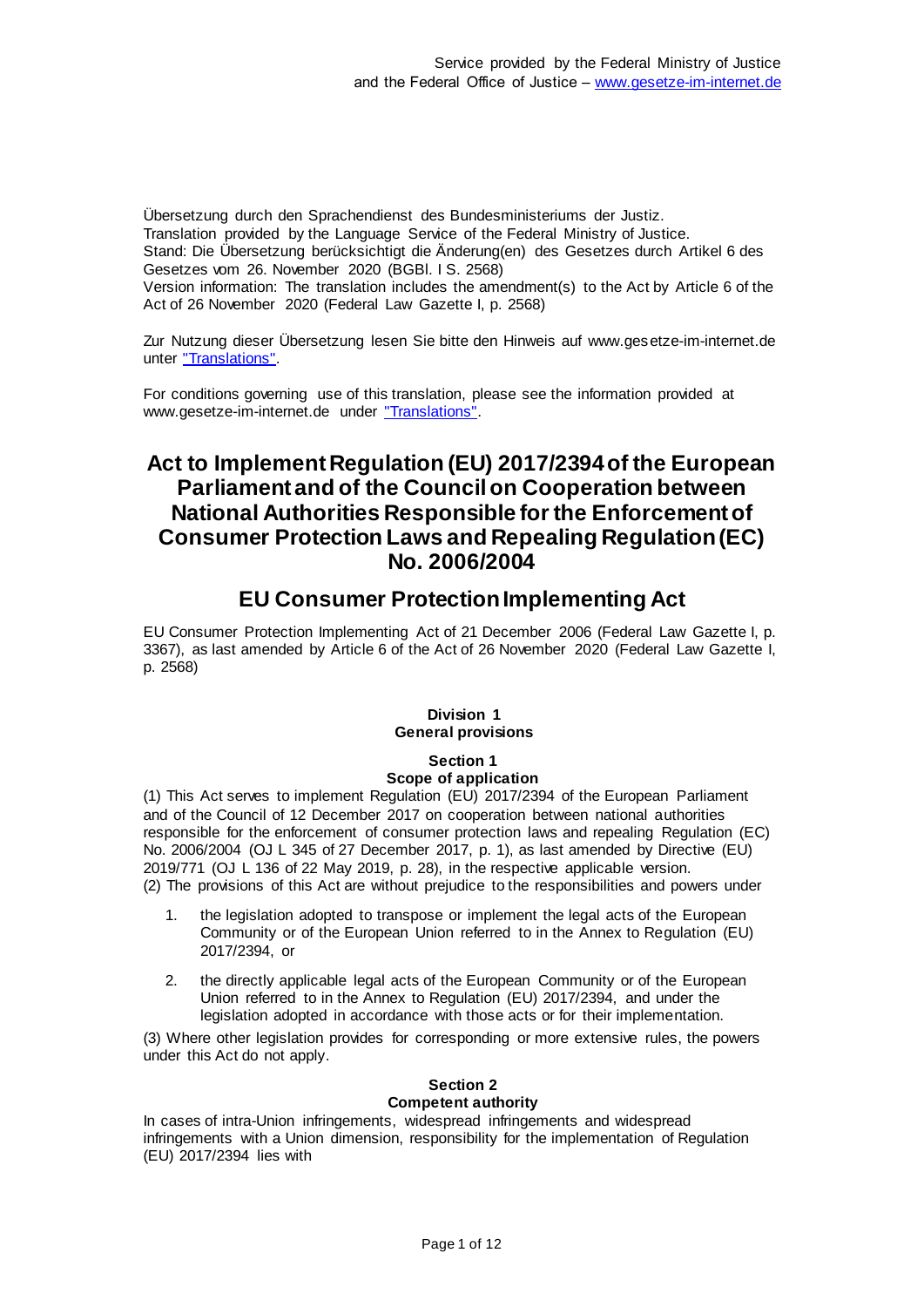- 1. the Federal Office of Justice in the event of a suspicion of an infringement of
	- a) the legal acts referred to in numbers 1, 3, 4, 6, 7, 9, 11, 14 to 16, 20 to 23, 25 and 26 of the Annex to Regulation (EU) 2017/2394 and the legislation adopted to transpose or implement them,
	- b) other legal acts of the European Community or of the European Union and the legislation adopted to transpose or implement them, insofar as such legal acts have been included within the scope of Regulation (EU) 2017/2394 and the responsibility has been transferred to the Federal Office of Justice by statutory instrument pursuant to section 12 (1),
- 2. the Federal Financial Supervisory Authority in cases under number 1, where the suspicion of an infringement concerns
	- a) an enterprise that
		- aa) carries out an activity requiring authorisation pursuant to section 8 (1), section 67 (1) or section 236 (4) of the Insurance Supervision Act, and is subject to supervision by the Federal Financial Supervisory Authority or
		- bb) operates a branch office in Germany or conducts business activities by providing cross-border services pursuant to section 61 (1) of the Insurance Supervision Act,
	- b) an enterprise that
		- aa) conducts banking business or provides financial services that require authorisation pursuant to section 32 (1) sentence 1 or (1a) of the Banking Act, or
		- bb) operates a branch office in Germany or conducts banking business or provides financial services by providing cross-border services pursuant to section 53b (1) or (7) of Banking Act,

and the suspicion of infringement relates to the respective activity,

- 2a. the Federal Financial Supervisory Authority in the event of a suspicion of an infringement of the legislation adopted to transpose number 24 of the Annex to Regulation (EU) 2017/2394,
- 3. the Federal Aviation Office in the event of a suspicion of an infringement of the legal acts referred to in numbers 8 and 10 of the Annex to Regulation (EU) 2017/2394 and the legislation adopted to implement them,
- 4. the competent authority under *Land* law in the cases referred to in number 1, insofar as the suspicion of an infringement concerns an enterprise that
	- a) carries out an activity requiring authorisation pursuant to section 8 (1), section 67 (1) or section 236 (4) of the Insurance Supervision Act, and
	- b) is subject to supervision by the competent *Land* authority,

and the suspicion of infringement relates to the activity,

5. the Federal Railway Authority in the event of a suspicion of an infringement of the legal acts referred to in numbers 13, 18 and 19 of the Annex to Regulation (EU) 2017/2394 and the legislation adopted to implement them,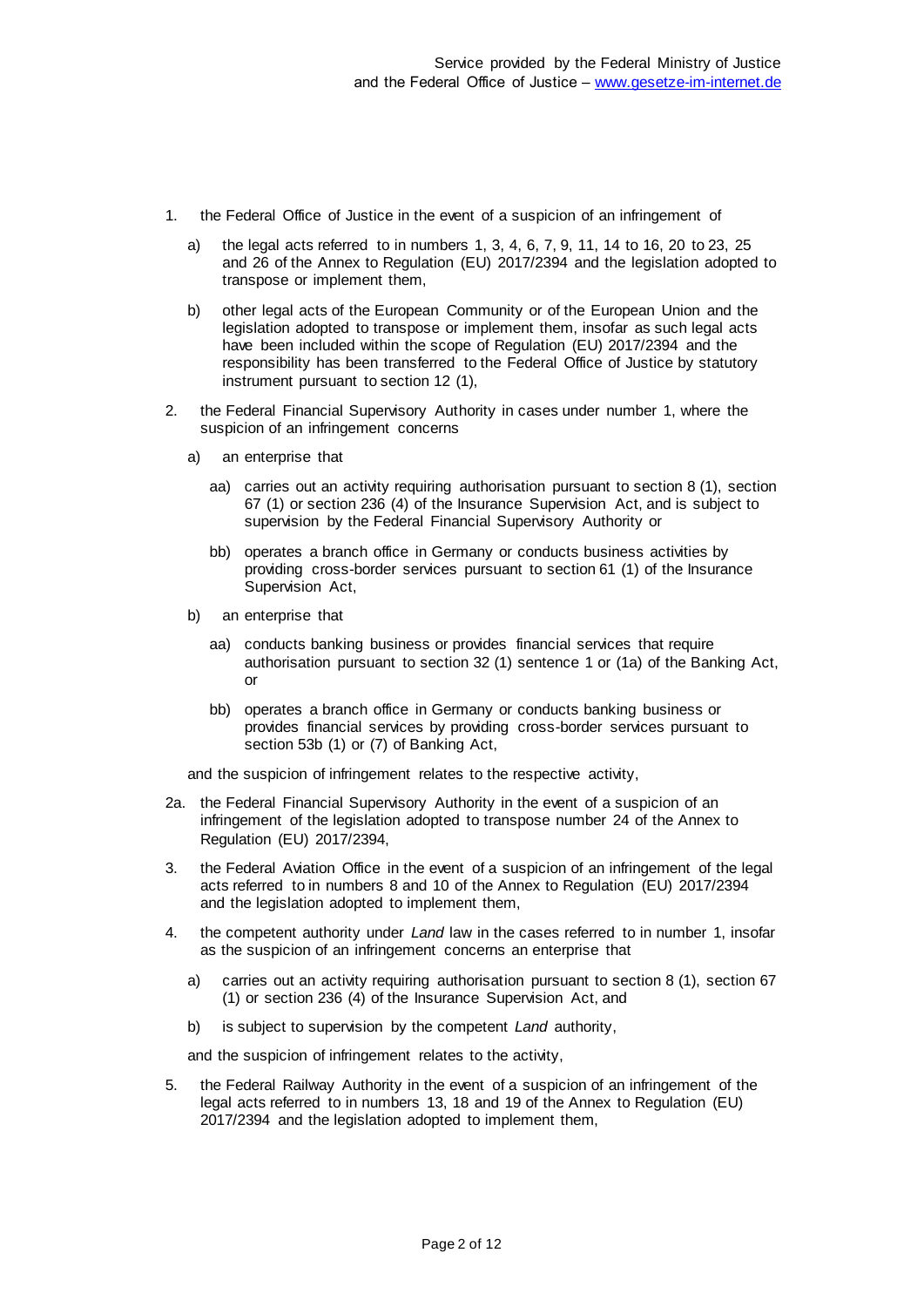- 6. the Federal Network Agency in the event of a suspicion of an infringement of the legal acts referred to in numbers 12 and 27 of the Annex to Regulation (EU) 2017/2394 and the legislation adopted to implement them,
- 7. subject to number 1 (b), the competent authority under *Land* law in all other cases.

# **Section 3**

# **Single liaison office**

(1) The Federal Ministry of Justice and Consumer Protection is the single liaison office within the meaning of Article 5 (1) of Regulation (EU) 2017/2394.

(2) The single liaison office is to report annually, for the first time by 31 December 2007, to the highest *Land* authorities responsible for consumer protection, comprehensively and in anonymised form, on requests for mutual assistance and exchange of information received and forwarded in connection with this Act. This, in particular, includes actions and judgments brought or rendered in connection with a suspicion of an intra-Union infringement, of a widespread infringement or of a widespread infringement with a Union dimension of Union laws that protect consumers' interests.

(3) The single liaison office is to coordinate the exchange of expertise. In order to enable the single liaison office to coordinate the application of Regulation (EU) 2017/2394 and this Act, the competent authorities are to report to the single liaison office, upon request and as a minimum at the end of each third calendar quarter, on their activities under Regulation (EU) 2017/2394 and under this Act. The Federal Government may issue administrative rules for the further implementation of Regulation (EU) 2017/2394 and this Act.

(4) If different federal authorities are responsible pursuant to section 2, the single liaison office is to determine which of these authorities is responsible and which is to assume a supporting function.

(5) The single liaison office is authorised to confer powers under Article 27 (1) of Regulation (EU) 2017/2394.

#### **Division 2 Enforcement of the laws for the protection of consumers' interests**

# **Section 4 (repealed)**

#### **Section 5 (repealed)**

### **Section 6**

# **Supplementary procedural provisions**

(1) The provisions of the Administrative Procedure Act apply additionally to the administrative procedures of the federal authorities. The person obliged to provide information may refuse to answer any questions the reply to which would put themselves or one of their relatives specified in section 383 (1) nos. 1 to 3 of the Code of Civil Procedure at risk of criminal prosecution or proceedings under the Act on Regulatory Offences. (2) In administrative proceedings, the following require a judicial order:

- 1. searches of business premises and persons and the seizure of information, data media and documents against the will of the person having custody thereof, in accordance with Article 9 (3) (c) of Regulation (EU) 2017/2394 for the purpose of prosecuting infringements under Regulation (EU) 2017/2394, except for in cases of imminent danger,
- 2. searches of premises that serve as a dwelling.

Jurisdiction lies with the local court in whose district the competent authority is located. A complaint may be lodged against the judicial decision; sections 306 to 310 and 311a of the Code of Criminal Procedure apply accordingly. A written record of the search must be made.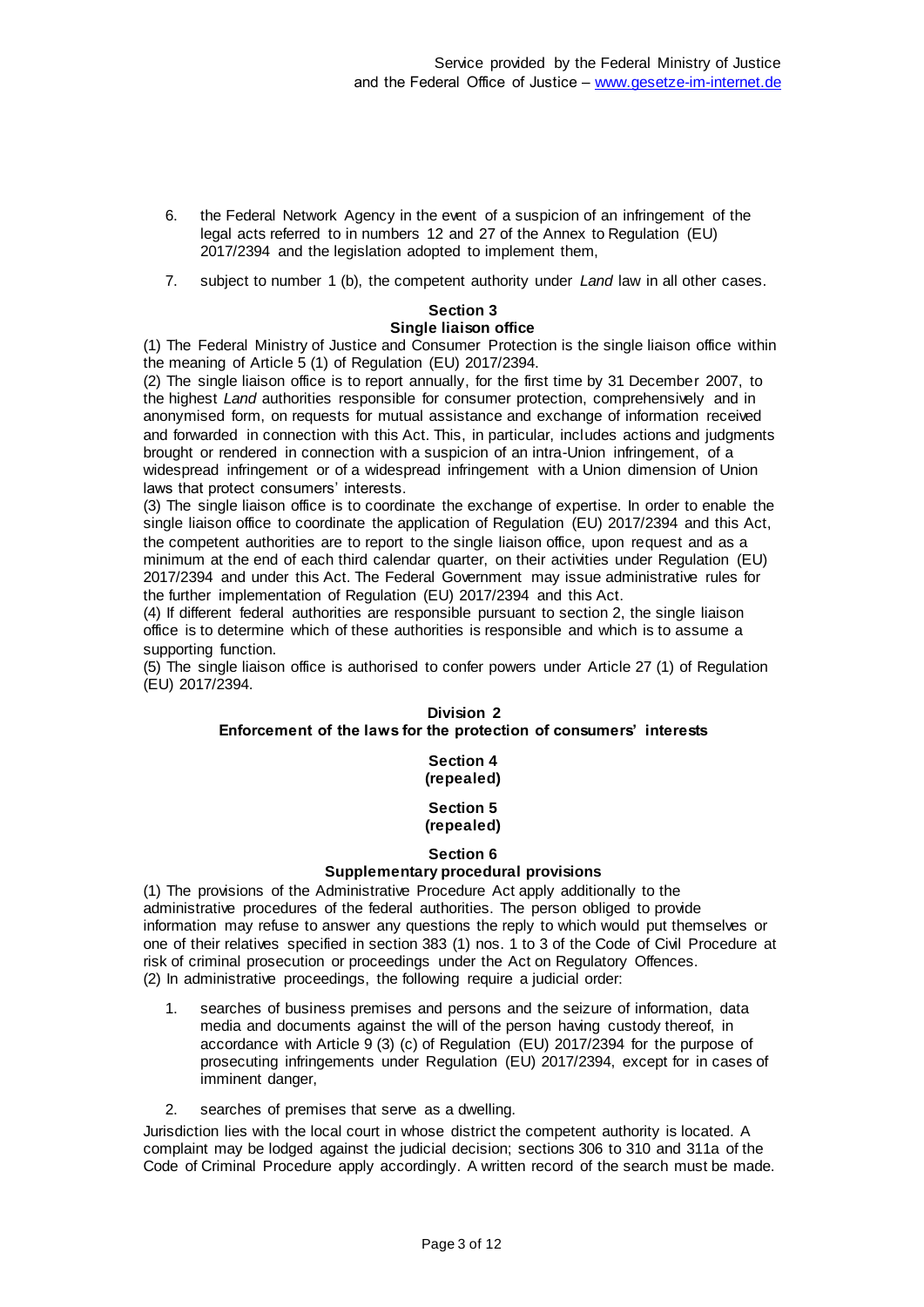This record must contain information on the authority responsible for the search, the reason for the search, the time and place of the search and its outcome and, if no judicial order was issued, the facts justifying the assumption of imminent danger. Section 98 (2) of the Code of Criminal Procedure applies accordingly.

(3) In the event of recourse to third parties, section 23 (1) and (2) of the Judicial Remuneration and Compensation Act applies accordingly.

(4) The competent authority may oblige the trader to fulfil its commitment under Article 9 (4) (b) and (c) of Regulation (EU) 2017/2394.

(5) Insofar as measures under Article 9 (3) (d) of Regulation (EU) 2017/2394 are required, the competent authority may also avail itself of the assistance of other persons and entities. In doing so, the competent authority must ensure that Article 10 (2) of Regulation (EU) 2017/2394 is complied with by the other persons and entities. Both the competent authority and the other persons and entities are exempt from the obligations of Articles 12 to 14 of Regulation (EU) 2016/679 with regard to the personal data of the persons affected by the investigation measure, as long and insofar as the fulfilment of such obligations would jeopardise the purpose of the investigation measure. Once the limitation expires, the persons affected must be informed in each case in an appropriate manner, although no obligation exists to disclose the time and place of the investigation measure carried out or the identity of the natural persons who carried out the investigation measure. The competent authority may also use the findings obtained through the measures referred to in Article 9 (3) (d) of Regulation (EU) 2017/2394 for purposes other than conducting administrative proceedings pursuant to this Act insofar as this is necessary for the performance of the tasks assigned to it by law.

# **Section 7**

# **Commissioning of third parties**

(1) If the requirements of Article 7 (1) sentence 2 of Regulation (EU) 2017/2394 are met, the competent authority under section 2 nos. 1, 2 or 2a is, as a rule, in accordance with subsections (2) and (3), to commission a body referred to in section 3 (1) sentence 1 nos. 1 to 3 of the Injunctive Relief Act or in section 8 (3) nos. 2 to 4 of the Act against Unfair Competition (commissioned third party) to bring about the cessation of such infringements, pursuant to section 4e of the Injunctive Relief Act, also in conjunction with section 8 (5) sentence 2 half-sentence 2 of the Act against Unfair Competition. The commissioned third party acts in its own name.

(2) If the competent authority is led to conclude that the proper performance of the tas ks is no longer ensured, the commission is to be revoked without compensation.

(3) The competent authority may, with due regard to subsection (2), conclude framework agreements on a general commission pursuant to subsection (1), and may designate a contractual partner within the meaning of Article 3 no. 8 of Regulation (EU) 2017/2394 (designated third party). The framework agreement must be approved by the highest federal authority responsible for the competent authority. The framework agreement must be published in the Federal Gazette.

(4) The *Land* governments are authorised to issue, by statutory instrument, provisions for their authorities corresponding to subsections (1) to (3). The *Land* governments are entitled to transfer the authorisation under sentence 1 in whole or in part to other *Land* authorities by statutory instrument.

# **Section 8**

# **External communication**

The power to communicate with the European Commission and with the authorities of other Member States of the European Union involved in the implementation of Regulation (EU) 2017/2394 is conferred on the single liaison office.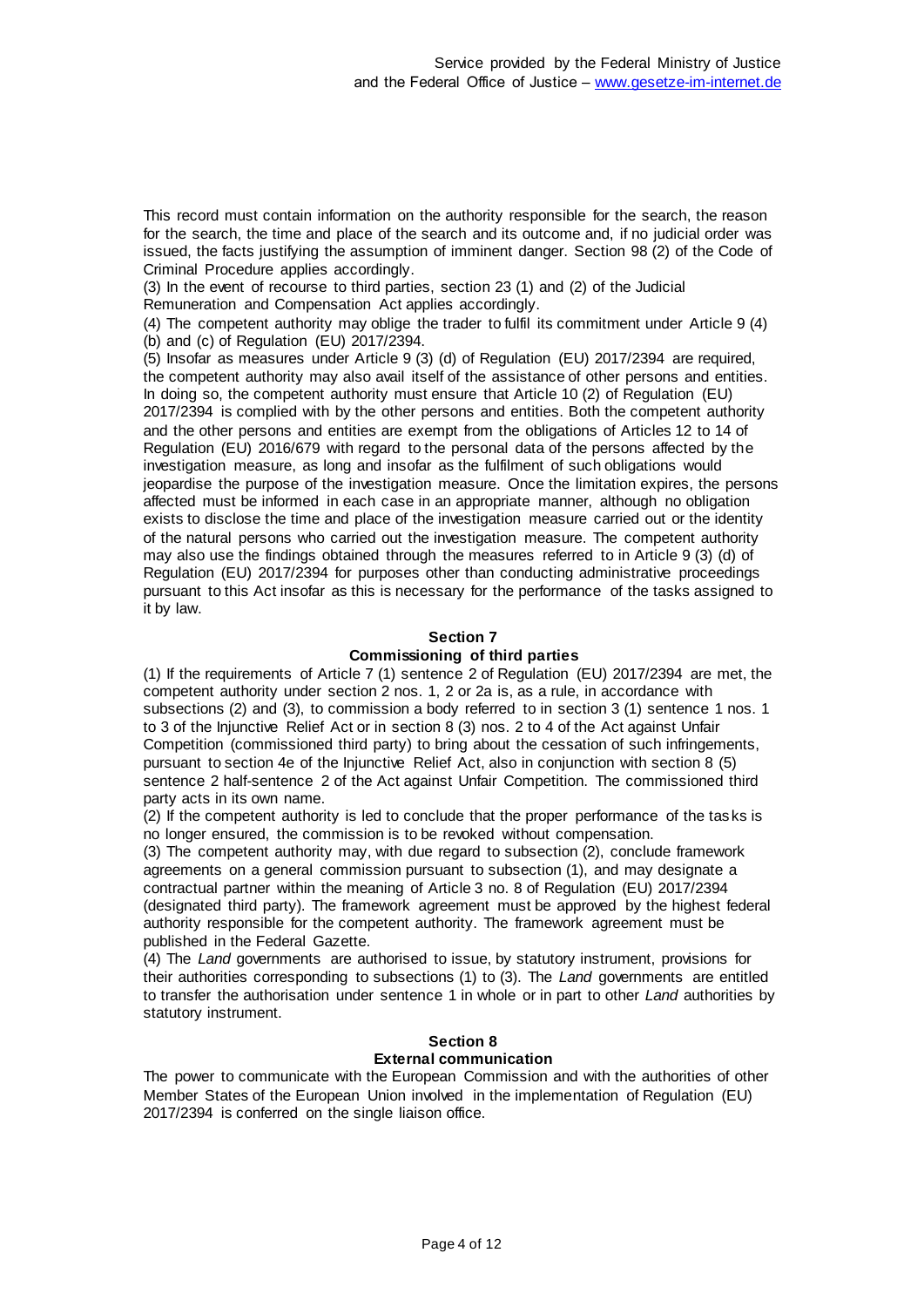### **Division 3**

### **Provisions on regulatory fines, enforcement, allocation of costs and reimbursement of costs**

### **Section 9**

### **Provisions on regulatory fines**

(1) Whoever intentionally or negligently contravenes an enforceable order under Article 9 (3) (a), (b) or (c) or Article 9 (4) (a), (e) or (g) of Regulation (EU) 2017/2394 will be deemed to have committed a regulatory offence.

(2) This regulatory offence may be punished with a regulatory fine of up to 10,000 euros. (3) (repealed)

# **Section 10**

### **Enforcement**

The competent authority may enforce its orders in accordance with the rules applicable to the enforcement of administrative measures. With regard to decisions under Article 9 (4) (a), (e) and (g) of Regulation (EU) 2017/2394, the amount of the penalty payment must not exceed 250,000 euros in any individual case.

#### **Section 11**

# **Allocation of costs and reimbursement of costs; authorisation to issue statutory instruments**

(1) Insofar as the costs incurred by the competent authority under section 2 no. 2 are not covered by fees and expenses, by separate reimbursement under sentence 2, or by other revenue, they are to be allocated, in accordance with subsection (2), to the enterprises and credit or financial services institutions covered by section 2 no. 2 (a) and (b). The costs incurred by the competent authority as a result of an inspection or examination carried out pursuant to Article 9 (3) (c) of Regulation (EU) 2017/2394 are to be reimbursed separately to the authority by the parties concerned and are to be paid in advance to the authority upon request. The costs under sentence 2 also include the costs charged to the competent authority by the Deutsche Bundesbank and other authorities acting on behalf of the competent authority as part of such measures, as well as the costs for the deployment of its own employees. Section 15 (2) of the Act Establishing the Federal Financial Supervisory Authority applies accordingly to these costs.

(2) The costs to be allocated pursuant to subsection (1) sentence 1 are to be included in the allocation of costs that is to be determined in accordance with section 16 of the Act Establishing the Federal Supervisory Authority in conjunction with the statutory instrument issued on the basis of section 16 (2) sentence 1, also in conjunction with sentence 4, of the Act Establishing the Federal Supervisory Authority. In this context, enterprises pursuant to section 2 no. 2 (a) are to fall within the supervisory area of the insurance sector, and credit or financial services institutions pursuant to section 2 no. 2 (b) are to fall within the supervisory area of the banking and financial services sector.

(3) The Federal Ministry of Justice and Consumer Protection, the Federal Minis try of Finance, the Federal Ministry for Economic Affairs and Energy and the Federal Ministry of Transport and Digital Infrastructure are each authorised to transfer, by way of statutory instrument not requiring the approval of the Bundesrat, the authorisation to issue a statutory instrument pursuant to section 22 (4) sentence 1 of the Act on Fees and Expenses for Federal Services to the authority referred to in section 2 nos. 1, 2, 2a, 3, 5 or 6 belonging to their respective remit, to the extent that that authority provides individually attributable public services pursuant to or on the basis of this Act.

### **Division 4 Adaptation to changes in Community law**

### **Section 12 Authorisation to issue statutory instruments**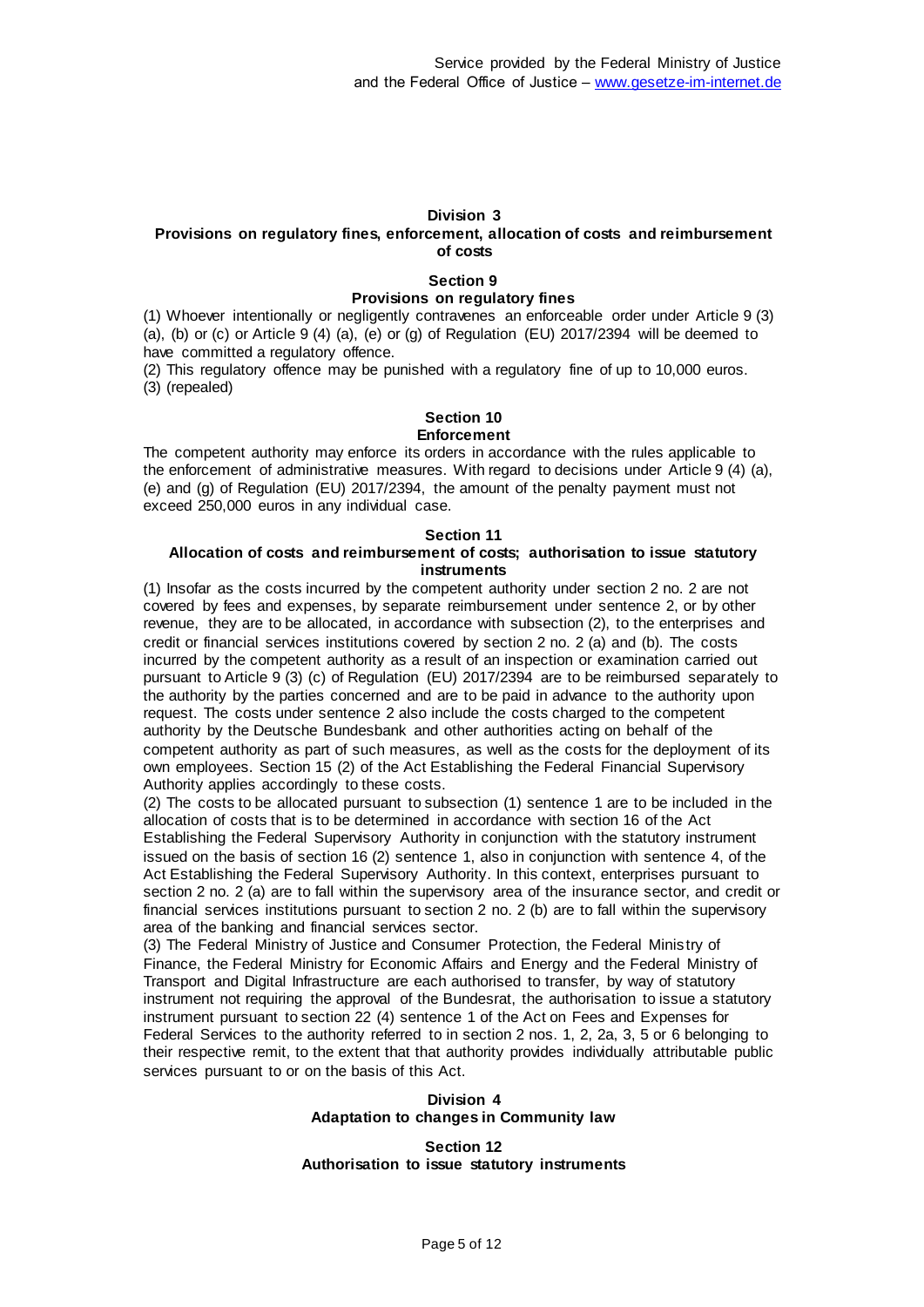(1) Insofar as further legal acts of the European Union have been included within the scope of Regulation (EU) 2017/2394, the Federal Ministry of Justice and Consumer Protection is authorised to transfer, in agreement with the Federal Ministry of Finance, responsibility for the implementation of Regulation (EU) 2017/2394 to the Federal Office of Justice by way of statutory instrument not requiring the approval of the Bundesrat. In the event of a statutory instrument issued in accordance with sentence 1, section 2 nos. 2 and 4 remains unaffected. (2) The Federal Ministry of Justice and Consumer Protection is further authorised, by way of statutory instrument not requiring the approval of the Bundesrat,

- 1. to amend references in this Act to the provisions of Regulation (EU) 2017/2394, insofar as this is necessary to adapt the references to amendments to those provisions,
- 2. to delete provisions of this Act or to adapt their wording to a remaining scope of application, insofar as they have become inapplicable as a result of the adoption of corresponding provisions in regulations of the European Community or of the European Union.

# **Division 5 Judicial relief for particular administrative measures**

# **Section 13 Admissibility, jurisdiction**

(1) In the case of a decision taken by the competent authority pursuant to

- 1. Article 9 (4) (a), insofar as an order for removal or an injunction is concerned, Article 9 (4) (e) or Article 9 (7) of Regulation (EU) 2017/2394, or
- 2. section 10 or 11, where a decision under these provisions is materially connected to a decision pursuant to number 1,

a complaint is admissible. In all other respects, the provisions on legal remedies for administrative measures remain unaffected.

(2) The competent authority is to attach to a decision within the meaning of subsection (1) sentence 1 instructions on available legal remedies, in accordance with section 37 (6) of the Administrative Procedure Act. Section 58 of the Code of Administrative Court Procedure applies accordingly.

(3) The complaint is admissible only if the applicant claims that their rights have been infringed by the decision under subsection (1) sentence 1, or by the refusal or omission to issue such a decision; the complaint may also be based on new facts and evidence. (4) The complaint is to be decided on solely by the Regional Court which has jurisdiction for the seat of the competent authority. Section 36 of the Code of Civil Procedure applies accordingly.

# **Section 14**

# **Suspensive effect, order for immediate enforcement**

(1) The complaint has suspensive effect.

(2) The competent authority may order the immediate enforcement of the decision insofar as this is necessary in the public interest.

(3) An order under subsection (2) may be made even before the complaint is lodged. Reasons must be stated for making the order.

(4) Upon application, the court hearing the complaint may restore the suspensive effect in full or in part, insofar as

- 1. the conditions for making an order under subsection (2) were not satisfied or are no longer satisfied,
- 2. serious doubts exist as to the lawfulness of the contested decision, or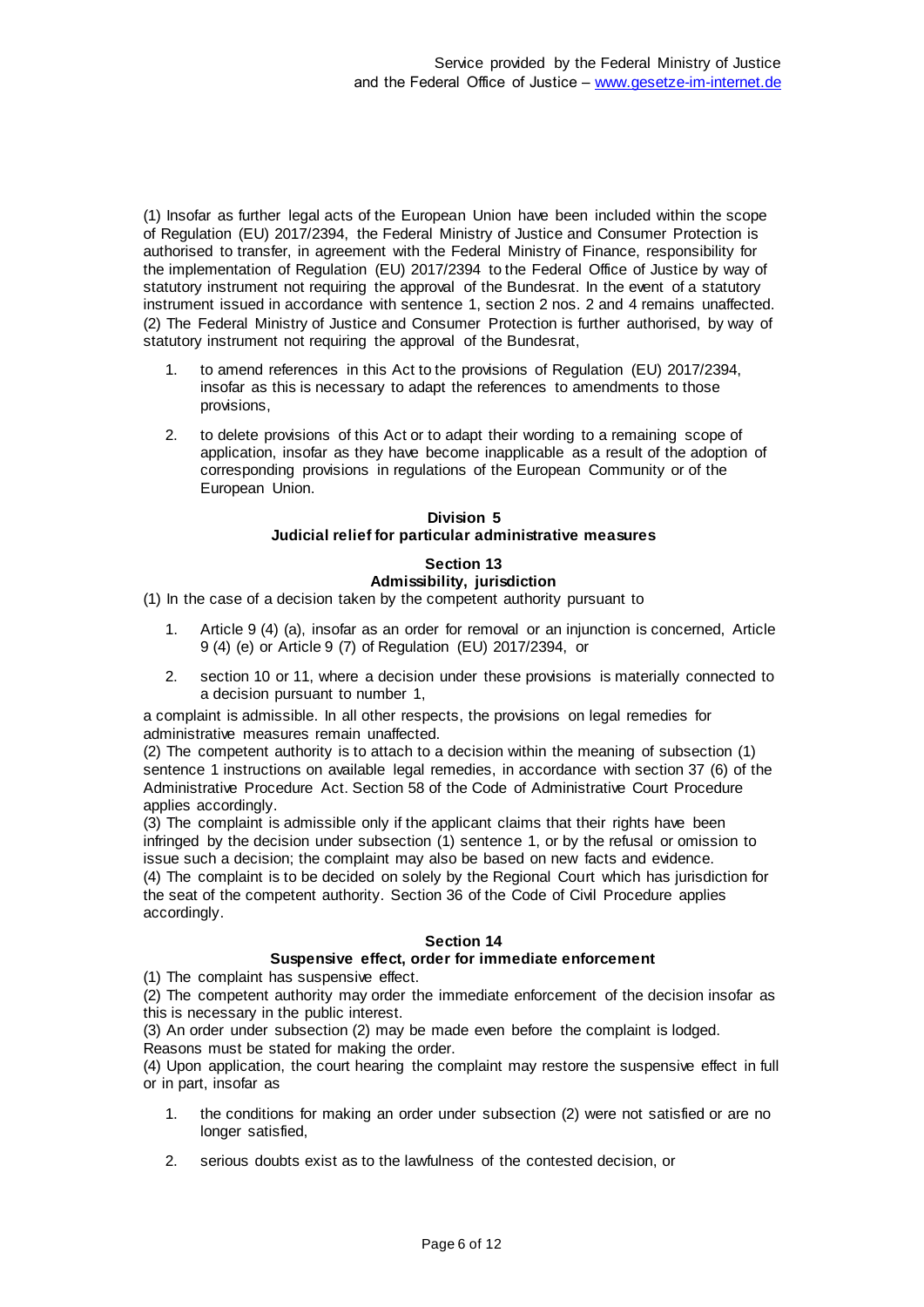3. for the party concerned, enforcement would result in unjust hardship not justified by overriding public interests.

(5) An application pursuant to subsection (4) is admissible even before the complaint is lodged. The facts upon which the application is based must be substantiated by the applicant. If the decision of the competent authority has already been enforced, the court hearing the complaint may also order that the enforcement measures be lifted. The order to restore suspensive effect and the order for suspensive effect may be made contingent upon the provision of a security or upon other conditions. They may also be time limited. (6) Decisions under subsection (4) may be amended or revoked at any time. Each party may request that such a decision be amended or revoked due to changed circumstances or circumstances not asserted in the original proceedings through no fault of their own. (7) The court hearing the complaint is to give its decision on an application pursuant to subsection (4) or (6) by way of an order. The order may be handed down without an oral hearing.

(8) Section 80b (1) of the Code of Administrative Court Procedure applies accordingly to the end of the suspensive effect of the complaint.

(9) In urgent cases, the presiding judge may decide.

# **Section 15**

# **Time limit and form**

(1) The complaint must be submitted in writing to the competent authority within a time limit of one month. The time period begins to run upon service of the decision of the authority. It will be deemed sufficient if the complaint is received by the court hearing the complaint within the time limit.

(2) The complaint must state the applicant, the respondent and the subject-matter of the request made in the complaint. The contested decision is, as a rule, to be attached in the original or as a copy.

(3) Reasons must be stated for the complaint. The time limit for submitting the grounds for the complaint is one month; this period begins to run upon lodging of the complaint and may, upon application, be extended by the presiding judge of the court hearing the complaint. (4) The statement of grounds for the complaint must contain

- 1. a statement of the extent to which the decision is being contested and its amendment or revocation is being sought,
- 2. details of the facts and evidence on which the complaint is based.

(5) The notice of complaint and the statement of grounds for the complaint must be signed by a lawyer admitted to practice before a German court or by an academic lawyer at a German higher education institution, as defined in the Framework Act for Higher Education, who is qualified to hold judicial office.

# **Section 16 Parties to the complaint proceedings**

The parties to the proceedings before the court hearing the complaint are

- 1. the applicant,
- 2. the competent authority,
- 3. persons and associations of persons whose interests are significantly affected by the decision and who, upon their application, have been admitted to the proceedings by the court hearing the complaint; the interests of consumer advice centres and other consumer associations supported by public funding will also be considered to be affected significantly in cases where the decision affects a large number of consumers and thereby significantly affects the interests of consumers as a whole.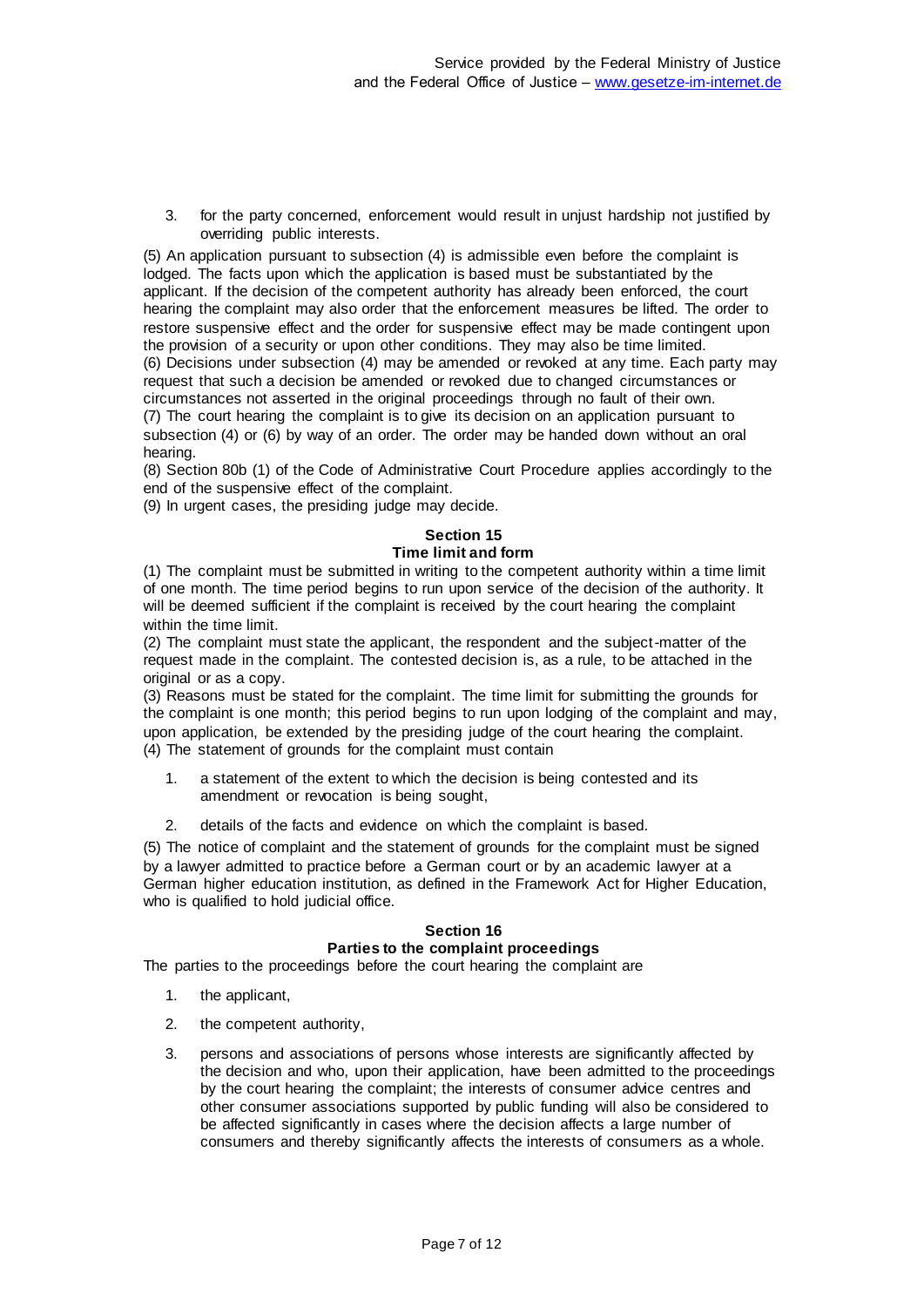### **Section 17 Obligation to be represented by a lawyer**

In proceedings before the court hearing the complaint, the parties must be represented by a lawyer admitted to practice before a German court or by an academic lawyer at a German higher education institution as defined in the Framework Act for Higher Education, who is qualified to hold judicial office and has been authorised for the purpose. The competent authority may also be represented by civil servants or employees qualified to hold judicial office as well as law-degree holders (*Diplomjuristen*) in the higher service.

#### **Section 18 Oral hearing**

(1) The court hearing the complaint decides on the complaint on the basis of an oral hearing; with the consent of the parties, a decision may be reached without an oral hearing. (2) If the parties, despite having been notified in good time, fail to appear at the hearing or are not duly represented, the case may nevertheless be heard and decided.

### **Section 19 Principle of investigation**

(1) The court hearing the complaint investigates the facts of the case ex officio; the parties are to be consulted in this process. The court is not bound by the parties' submissions or by their applications to take evidence.

(2) Public authorities are obliged to present official documents or files, to transmit electronic documents and to furnish information.

(3) The presiding judge is to endeavour to ensure that formal errors are remedied, unclear applications are clarified, relevant applications are filed, insufficient factual information is supplemented, and all declarations that are essential for ascertaining and assessing the facts of the case are submitted.

(4) The court hearing the complaint may direct the parties to, within a time limit to be set, provide statements on points requiring clarification, indicate the evidence and submit official documents and other evidence in their possession. If the time limit is not observed, the case may be decided as it stands, without taking into account the documents not provided.

# **Section 20**

# **Decision on the complaint**

(1) The court hearing the complaint gives its decision by way of an order and in accordance with its free conviction based upon the overall result of the proceedings. The order may be based only upon facts and evidence on which the parties had an opportunity to comment. The court hearing the complaint may deviate from this insofar as interested parties admitted to the proceedings were not granted access to the case files for important reasons, in particular to protect business or trade secrets, and the content of the files was not part of the submissions for these reasons. This does not apply to those interested parties admitted to the proceedings who are involved in the legal relationship in dispute in such a way that the decision can only be rendered uniformly also in relation to them.

(2) Section 113 (1), (3) to (5) and section 114 of the Code of Administrative Court Procedure apply accordingly to the decision on the complaint.

(3) The order is to contain a statement of reasons and is to be served on the parties together with instructions on appellate remedy.

# **Section 21**

# **Inspection of files**

(1) The parties referred to in section 16 nos. 1 and 2 may inspect the files of the court hearing the complaint and may, at their own expense, have the court registry issue them with duplicates, excerpts, and copies. Section 299 (3) of the Code of Civil Procedure applies accordingly.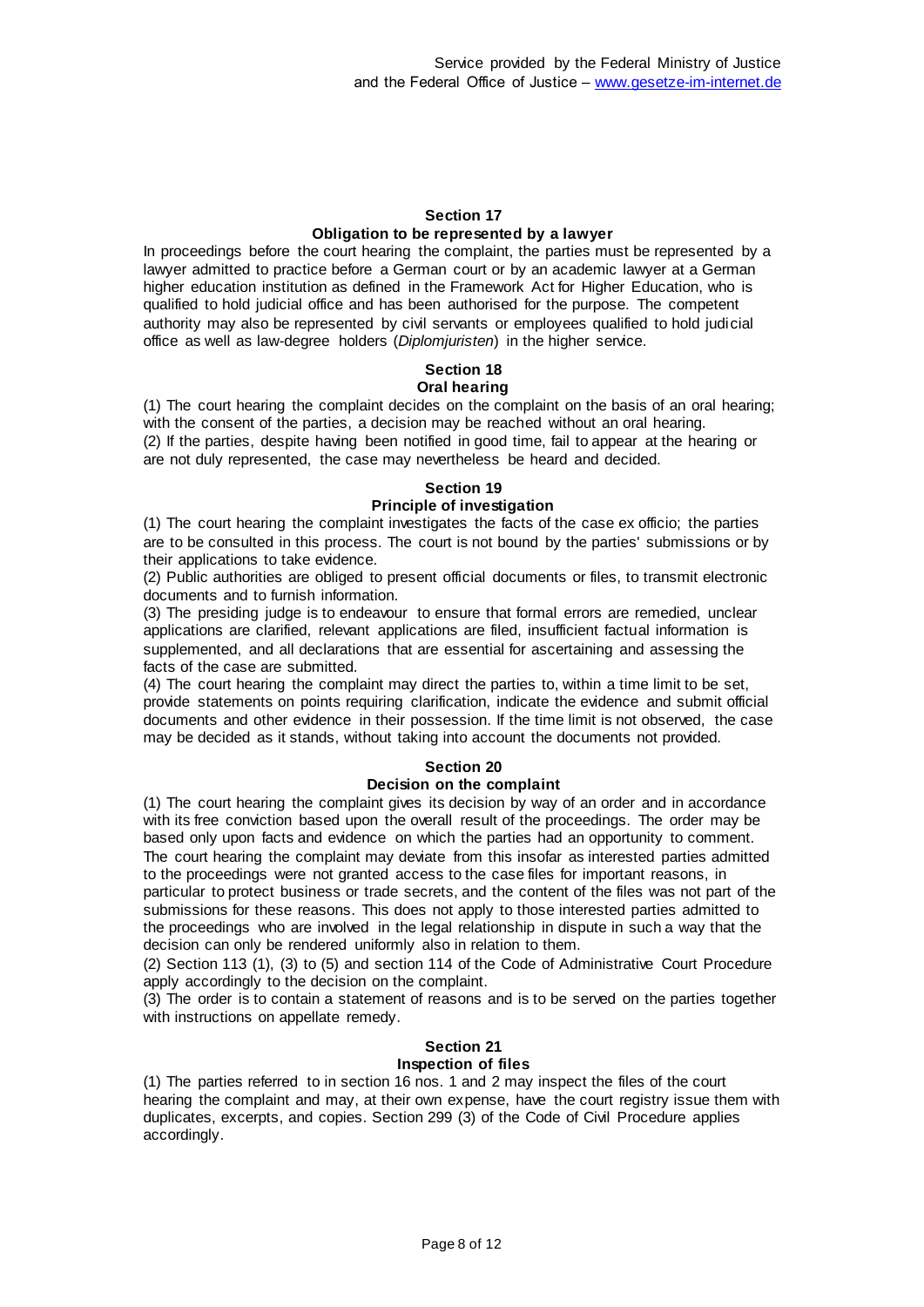(2) Inspection of preparatory files, supplementary files, expert opinions, and other information is permitted only with the consent of the bodies to which the files belong or which have obtained the respective statement. The competent authority is to refuse to allow inspection of its documents, if this is necessary for important reasons, in particular to protec t business or trade secrets. If inspection is refused or is inadmissible, the decision may be based on such documents only insofar as their content formed part of the submissions. An order for the disclosure of facts or evidence, the confidentiality of which is required for important reasons, in particular to protect business or trade secrets, may be made by the court hearing the complaint after hearing the party affected by such disclosure, to the extent that such facts or evidence are of significance for the decision, that there is no other way to ascertain the facts and that, after weighing up all the circumstances of the particular case, the importance of the matter outweighs the affected party's interest in maintaining confidentiality. The order is to contain a statement of reasons. In proceedings pursuant to sentence 4, the party concerned need not be represented by a lawyer.

(3) After hearing those with a right of disposal over the files, the court hearing the complaint is, as a rule, to grant the parties referred to in section 16 no. 3 inspection of the files to the same extent.

### **Section 22**

## **Application of provisions of the Courts Constitution Act and the Code of Civil Procedure**

In proceedings before the court hearing the complaint, the following provisions apply in addition accordingly, unless otherwise provided:

- 1. the provisions of sections 169 to 197 of the Courts Constitution Act concerning publicity and court officers, the language of the court, deliberations and voting;
- 2. the provisions of the Code of Civil Procedure, in particular on the disqualification and recusal of a judge, on attorneys of record and counsel, on service ex officio, on summonses, hearings and periods, on orders that a party appear in person, on the consolidation of several proceedings, on the taking of evidence by hearing witnesses, on evidence through experts and on other types of evidentiary proceedings, and on restitution of the status quo ante against the failure to observe a time limit.

The provisions of Seventeenth Title of the Courts Constitution Act apply accordingly.

### **Section 23 Interim orders**

(1) On application, the court hearing the complaint may, even before a complaint has been filed, issue an interim order in respect of the subject-matter of the dispute if there is a risk that a change of the status quo might frustrate the realisation of a right enjoyed by the applicant, or might make its realisation significantly more difficult. Interim orders are also permissible to provide for a temporary status concerning a legal relationship that is in dispute if providing for this status is deemed necessary in order to avert significant disadvantages, to prevent imminent violence, or for other reasons, above all in the case of legal relationships of a long-term nature.

(2) Competence for issuing interim orders lies with the court hearing the complaint. Section 14 (6), (7) and (9) applies accordingly.

(3) Sections 920, 921, 923, 926, 928 to 932, 938, 939, 941 and 945 of the Code of Civil Procedure apply accordingly to the issuance of interim orders.

(4) Subsections (1) to (3) do not apply for cases under section 14.

# **Section 24 Complaints on points of law**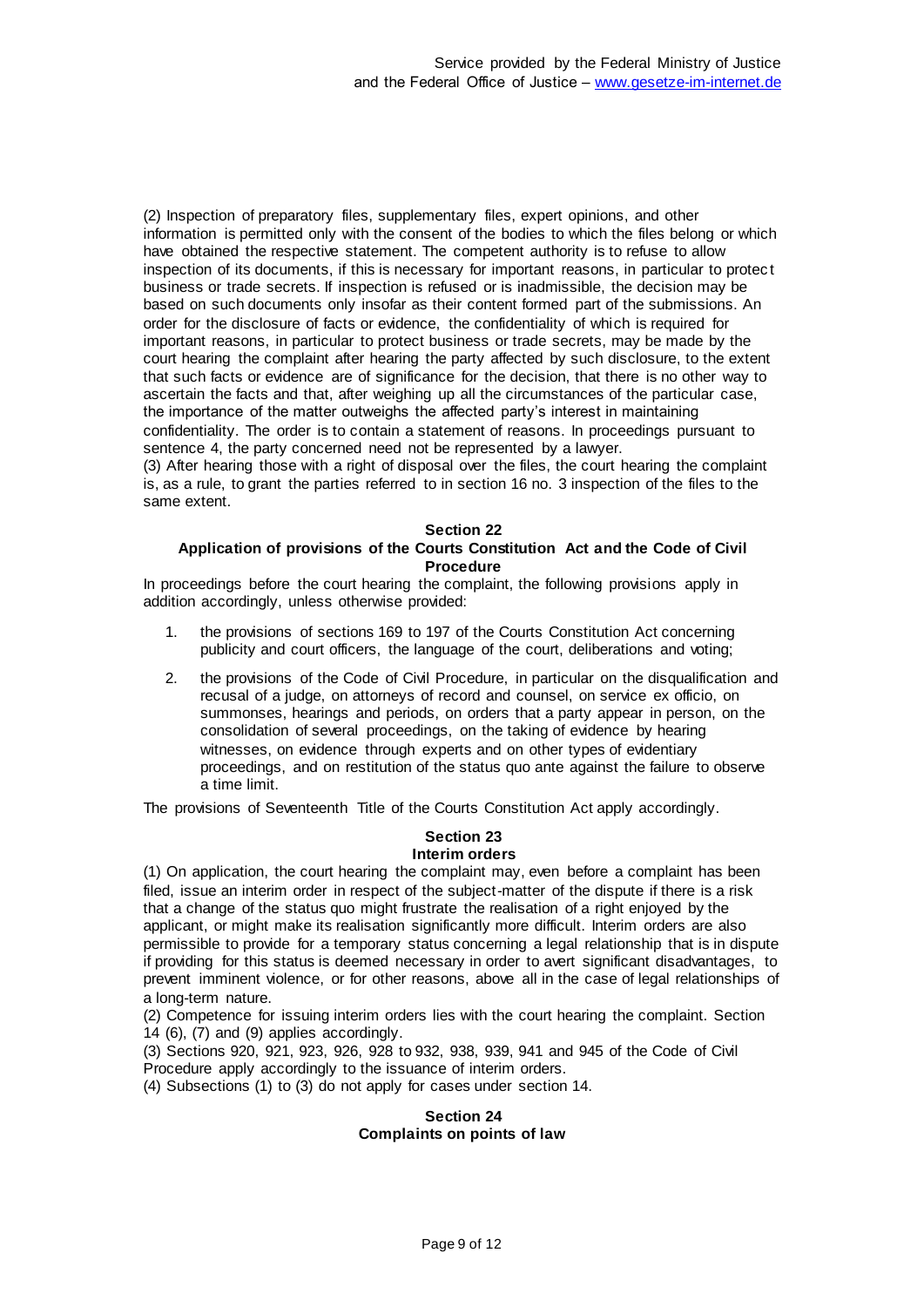(1) A complaint on points of law may lie to the Federal Court of Justice against orders of the Regional Courts issued in the main proceedings if the Regional Court has admitted the complaint on points of law.

(2) A complaint on points of law is to be allowed if

- 1. a decision must be taken on a legal matter of fundamental importance, or
- 2. the development of the law or ensuring the consistency of court rulings requires a decision by the Federal Court of Justice.

(3) A ruling on the admission or non-admission of the complaint is to be made in the decision of the Regional Court. Reasons must be stated for non-admission.

(4) Admission to lodge a complaint on points of law against decisions of the court hearing the complaint is not required if one of the following defects in the proceedings exists and is complained of:

- 1. the composition of the court of decision was not compliant with the relevant provisions,
- 2. a judge was involved in the decision who, by law, was prohibited from holding judicial office or who had been effectively recused for fear of bias,
- 3. a party was denied the right to an effective and fair legal hearing.
- 4. a party to the proceedings had not been represented in accordance with the stipulations of the law, unless the party had expressly or tacitly agreed to the conduct of the proceedings,
- 5. the decision has been given based on a hearing for oral argument in which the rules regarding the admission of the public to the proceedings were violated, or
- 6. the decision does not set out the reasons for the judgment.

### **Section 25**

### **Complaints against denial of leave to appeal**

(1) The non-admission of a complaint on points of law may be contested independently by a complaint against denial of leave to appeal.

(2) The Federal Court of Justice decides on the complaint against the denial of leave to appeal by way of an order, which must state the reasons. The order may be handed down without an oral hearing.

(3) The complaint against the denial of leave to appeal must be submitted in writing to the Regional Court within a time limit of one month. The time period begins to run upon service of the decision to be contested.

(4) For complaints against the denial of leave to appeal, section 14 (1), section 15 (2), (3), (4) no. 1 and (5), sections 16, 17, 21 and 22 no. 2 of this Act, and sections 192 to 197 of the Courts Constitution Act on deliberations and voting apply accordingly.

(5) If the complaint on points of law is not admitted, the decision of the Regional Court becomes final and binding upon service of the order of the Federal Court of Justice. If the complaint on points of law is admitted, the time limit for filing a complaint begins to run upon service of the order of the Federal Court of Justice.

# **Section 26**

# **Persons entitled to file a complaint, form and time limits**

(1) The complaint on points of law is open to the parties to the complaint proceedings. (2) The complaint on points of law may be founded only on the allegation that the decision is based on a violation of the law; sections 546 and 547 of the Code of Civil Procedure apply accordingly.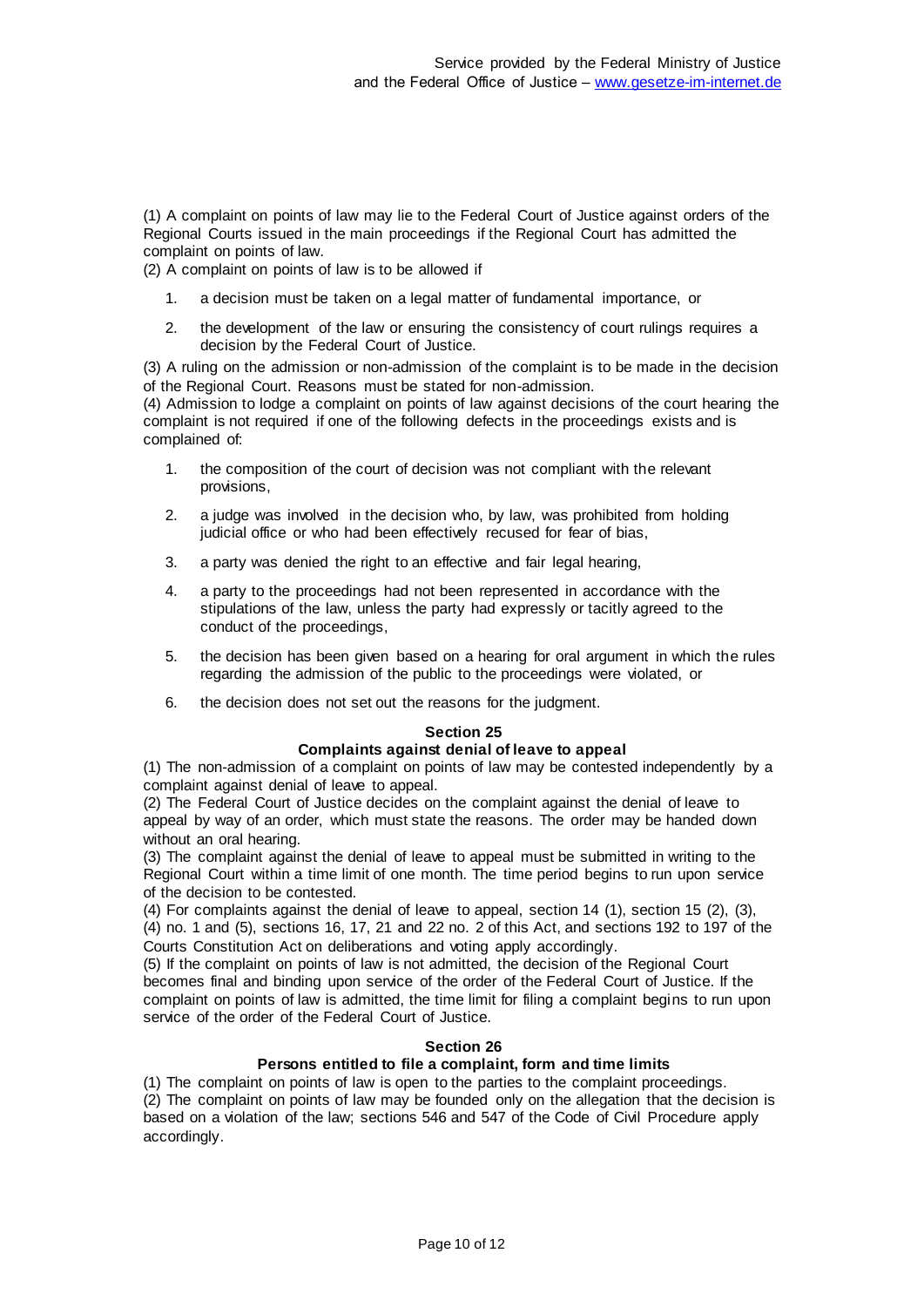(3) The complaint on points of law must be submitted in writing to the Regional Court within a time limit of one month. The time period begins to run upon service of the contested decision.

(4) The Federal Court of Justice is bound by facts established in the contested decision unless admissible and reasoned grounds for a complaint on points of law are submitted in relation to these facts.

(5) In all other respects, section 14 (1), section 15 (2), (3), (4) no. 1 and (5), sections 16 to 18 and sections 20 to 22 apply accordingly for complaints on points of law.

### **Section 27**

### **Cost bearing and assessment of costs**

In complaint proceedings and proceedings on complaints on points of law, the court may order that the costs that were necessary to appropriately deal with the matter are to be reimbursed in full or in part by one of the parties, if this is equitable. If a party has caused costs through an unfounded appeal or through gross negligence, the costs are to be imposed on that party. In other respects, the provisions of the Code of Civil Procedure concerning the procedure for the assessment of costs and compulsory enforcement based on orders assessing the costs apply accordingly.

### **Section 28**

### **Redress for a violation of the right to an effective and fair legal hearing**

(1) Upon an objection having been filed by a party adversely affected by a court decis ion, the proceedings are to be continued if:

- 1. no appellate remedy or any other legal remedy is available against the decision, and
- 2. the court has violated the entitlement of this party to be given an effective and fair legal hearing and this has significantly affected the decision.

No objection may be filed against any decision preceding the final decision.

(2) The objection is to be filed within two weeks upon the party having become aware of the violation of the right to be given an effective and fair legal hearing; the time at which the party so becomes aware is to be substantiated. Following the expiry of one year from the issuance of the challenged decision, an objection may no longer be filed. Decisions communicated by simple letter are deemed to have been issued following the third day on which they were sent by regular mail. The objection is to be lodged in writing with the court whose decision is being challenged, or made orally to be entered into the records by a clerk in the court's registry. The objection must designate the specific decision being challenged and must demonstrate that the prerequisites set out in subsection (1) sentence 1 no. 2 are fulfilled. (3) To the extent necessary, the other parties are to be given the opportunity to state their position.

(4) If the objection is not an available remedy or has not been filed in the statutory form and within the statutory time limit, it is to be rejected as inadmissible. Should the objection be without justification, the court is to dismiss it. The decision is to be handed down by an incontestable order. The grounds on which the order is based are to be briefly summarised. (5) Wherever the objection is justified, the court is to grant the redress sought by continuing the proceedings to the extent mandated as a result of the objection. The status of the proceedings as given prior to the close of the hearing is to be reinstated. In proceedings conducted in writing, the close of the hearing is to be replaced by the date by which the written pleadings may be submitted. Section 343 of the Code of Civil Procedure applies for the pronouncement by the court.

(6) Section 149 (1) sentence 2 of the Code of Administrative Court Procedure applies accordingly.

### **Section 29 Evaluation**